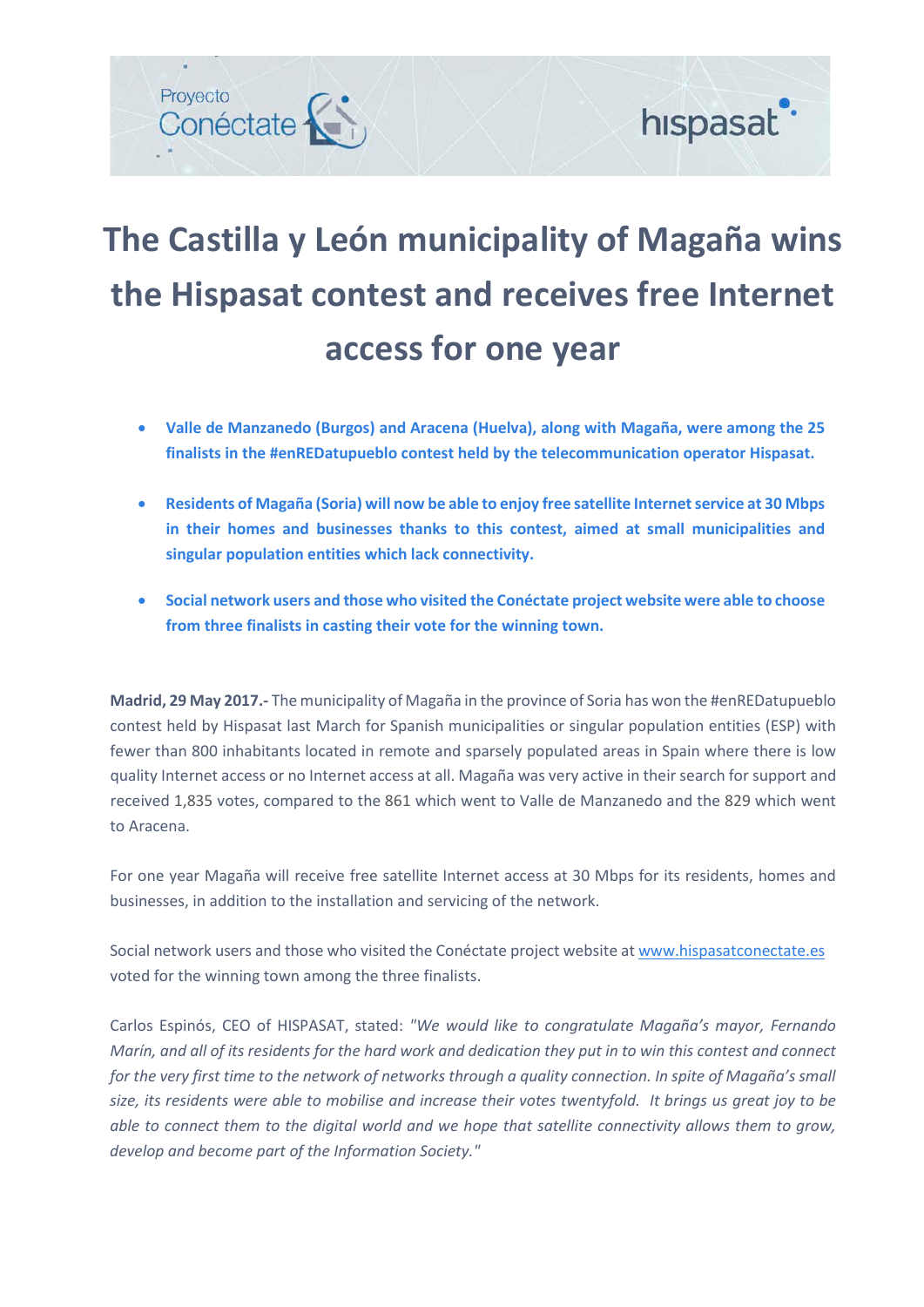## Provecto Conéctate



Magaña is a very small municipality with only 79 inhabitants located in the Tierras Altas region, in the northeastern part of the province of Soria. Mayor Fernando Marín, on behalf of the residents of the town, expressed his excitement, stating: *"We are very happy to have made our dream come true. It was the* dream of all residents of this town, who will finally see an improvement in our communications that will *positively impact our businesses. With this new service we are hopeful that our self-employed residents* will see an increase in their work, that our health system will be strengthened, that our cattle farms will *be improved... an endless amount of opportunities that we want our young people to take advantage of to help our town grow".*

The mayor has thanked Hispasat and all of the people who have provided their support in helping Magaña win this prize. *"I would especially express my gratitude to the El Hueco centre of entrepreneurship and the Soria Forestry Association for their collaboration. Both organizations understood the potential of rural development through this initiative and helped us promote our candidature"*, the mayor concluded.

The town council of Magaña entered the contest with a creative video in which they explained the improvements satellite connectivity would bring to different aspects of the town in the future if they won. See "Un año después en Magaña" ("One year later in Magaña") at: <http://hispasatconectate.es/maganaparticipacionenredatupueblo/>

A total of twenty-five towns from all over Spain entered the contest, of which only 14 met all of the requirements established by the organisation: **Almonaster La Real** (Huelva)**, Aracena** (Huelva), **Boadella i Les Escaules** (Girona)**, Fasnia** (Santa Cruz de Tenerife), **La Herguijuela** (Ávila), **Linares de Mora** (Teruel), **Magaña** (Soria), **Oliete** (Teruel), **Orea** (Guadalajara), **Rivilla de Barajas** (Ávila)**, Uclés** (Cuenca), **Valle de Manzanedo** (Burgos), **Vilapoupre** (Lugo) and **Yernes y Tameza** (Asturias). Once the deadline for presenting the projects had passed, a selection committee chose three finalists (**Aracena-Huelva, Magaña-Soria and Valle de Manzanedo-Burgos)** which were announced on 17 May to coincide with Internet Day. From that date until 27 May, social network users and those who visited the Conéctate project website were able to vote for the winning town.

This contest aims to show how satellites can be the solution to the lack of connectivity in remote or sparsely populated regions, a problem that is quickly solved through satellite technology, which is now available in the same quality and price as that of terrestrial networks. As such, satellites are an ideal alternative to bring broadband connectivity to areas where other technologies do not reach.

The dates for the installation of the antennas and the activation of broadband service in the winning town will soon be announced.

For further information on the contest and the winning entry, please visit the website: [www.hispasatconectate.es.](http://www.hispasatconectate.es/)